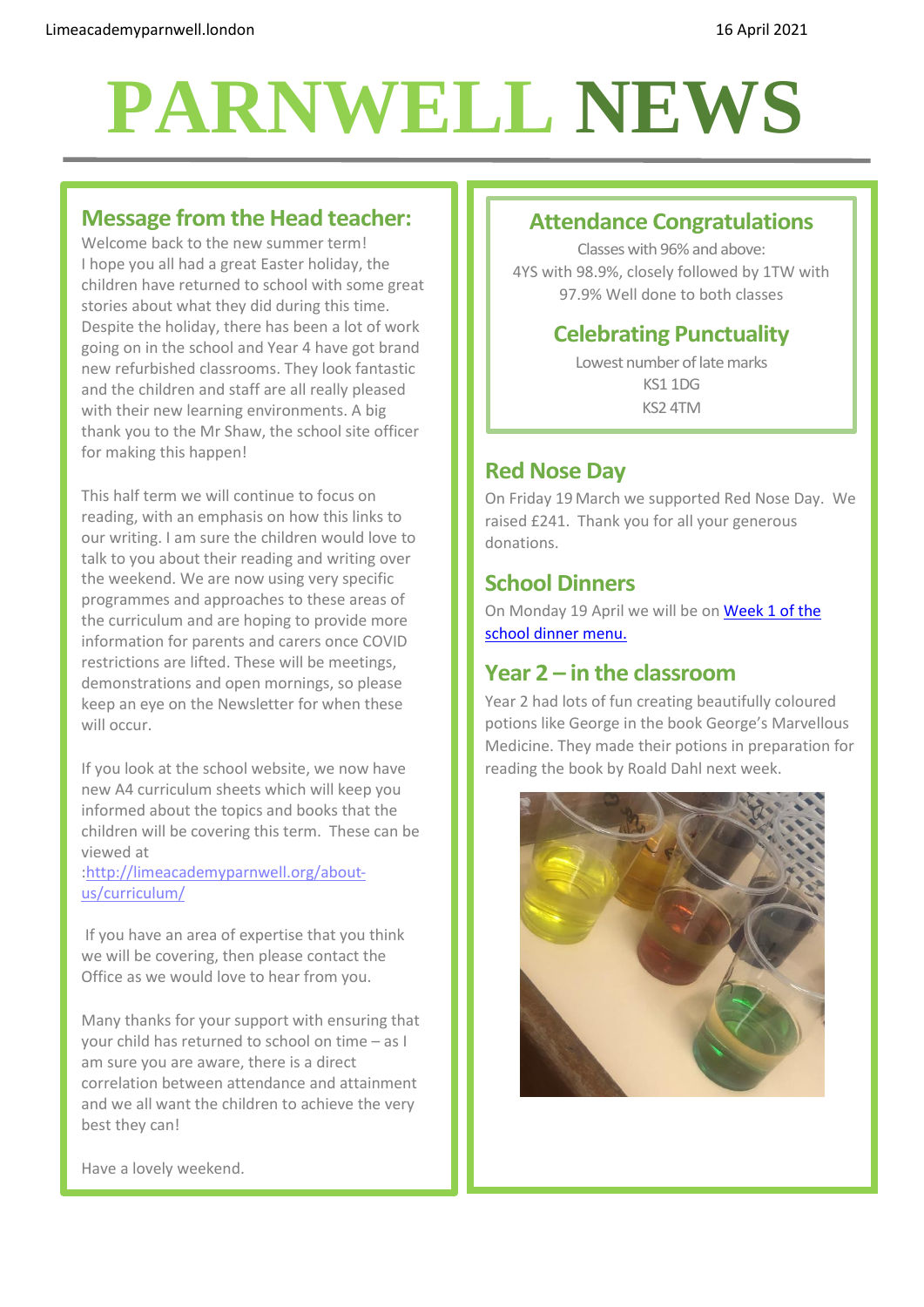# **Bikeability**

We are delighted to announce that Bikeability will be returning to school to offer cycling training for children in Year 5 and 6. The training will run over 3 days from Wednesday 14th July to 16th July and is a great opportunity for your child to develop cycling skills and become safe cyclists. Your child will need to have their own bike and helmet to take part in this training. If you would like your child to take part, please visit the office before Thursday 22 April to sign a consent form.

## **Book Sale**

During lockdown we have been working hard at reorganising our school library and class libraries. As a result of this, we have had a good clear out of our books and have lots of books that we will be selling for a small donation or giving away. These will be available in the playground after school next week. Please come and have a look! They will be spread out on tables to help with social distancing.

#### **New classrooms**

The Site Manager has worked incredibly hard over the Easter holidays to renovate both the Year 4 classrooms. I'm sure you will agree that they look fantastic.